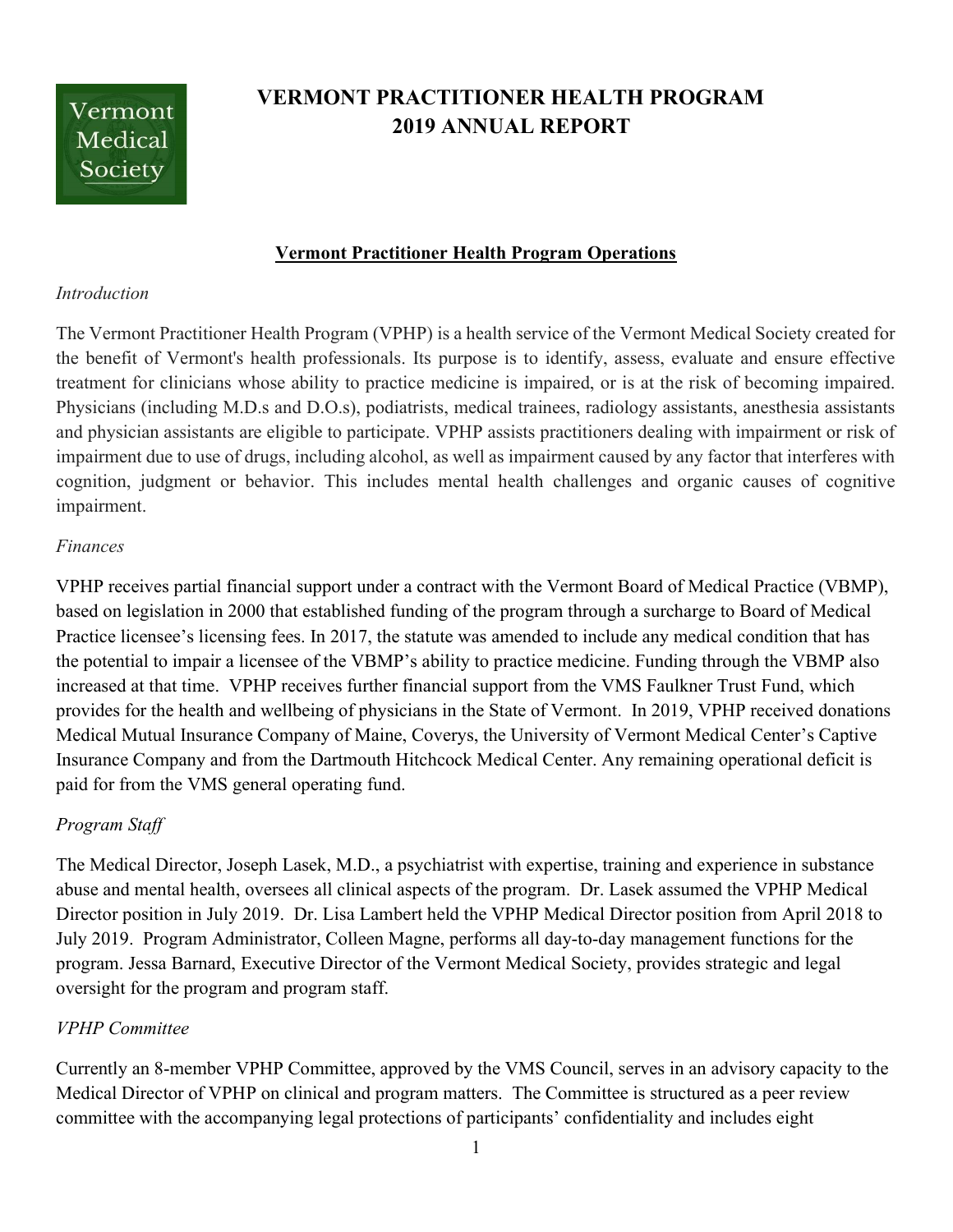physicians who are knowledgeable about the impact that practitioner health matters have on health care. The Committee meets at least 10 times during the course of the calendar year.

## Participating in VPHP

Anyone can contact VPHP with referrals, including practitioners who refer themselves. Referrals come from colleagues, family members, friends, hospitals, and the Board of Medical Practice. Inquiries to the phone lines are responded to promptly and efficiently. When an individual contacts VPHP about a practitioner or about himself/herself, the Medical Director assesses the situation and determines the next steps, which may include an inpatient or outpatient evaluation. The Medical Director also assists in guiding the referral source to other resources, if needed. Participation in VPHP is always voluntary. Participation is also confidential, unless the Board of Medical Practice is involved with the practitioner's case.

VPHP will strongly urge a practitioner who is experiencing impairment to get help, and the Medical Director will recommend specific evaluation and treatment options. If monitoring is recommended, practitioners are encouraged to enter a VPHP monitoring contract. The monitoring contract specifies a course of treatment and documents the progress of recovery. The standard contract may include individual therapy, group support meetings, and regular meetings with a designated VPHP peer support advisor (formerly known as case manager); random urine, hair, nail or breathalyzer testing; treatment with an addictionologist/psychiatrist; and the oversight of a practice monitor who interacts with the practitioner on a regular basis. RecoveryTrek provides administration for the testing of hair, blood and urine through Quest Diagnostics and United States Drug Testing Laboratories Inc. (USDTL). VPHP also utilizes the Soberlink breathalyzer system for participants that are diagnosed with alcohol dependence.

Confidentiality is the cornerstone of the Vermont Practitioner Health Program. VPHP recognizes the importance of respecting the privacy of those who come forward to seek help, and VPHP is committed to devoting its resources to protect that privacy. VPHP telephone and fax lines are confidential. Electronic mail is encrypted.

VPHP is a member of, and participates in, the Federation of State Physician Health Programs. FSPHP members participate in an email list serve, and attend regional and national conferences, all of which serve as a forum for advice, sharing of resources and input from other PHPs throughout the USA and Canada.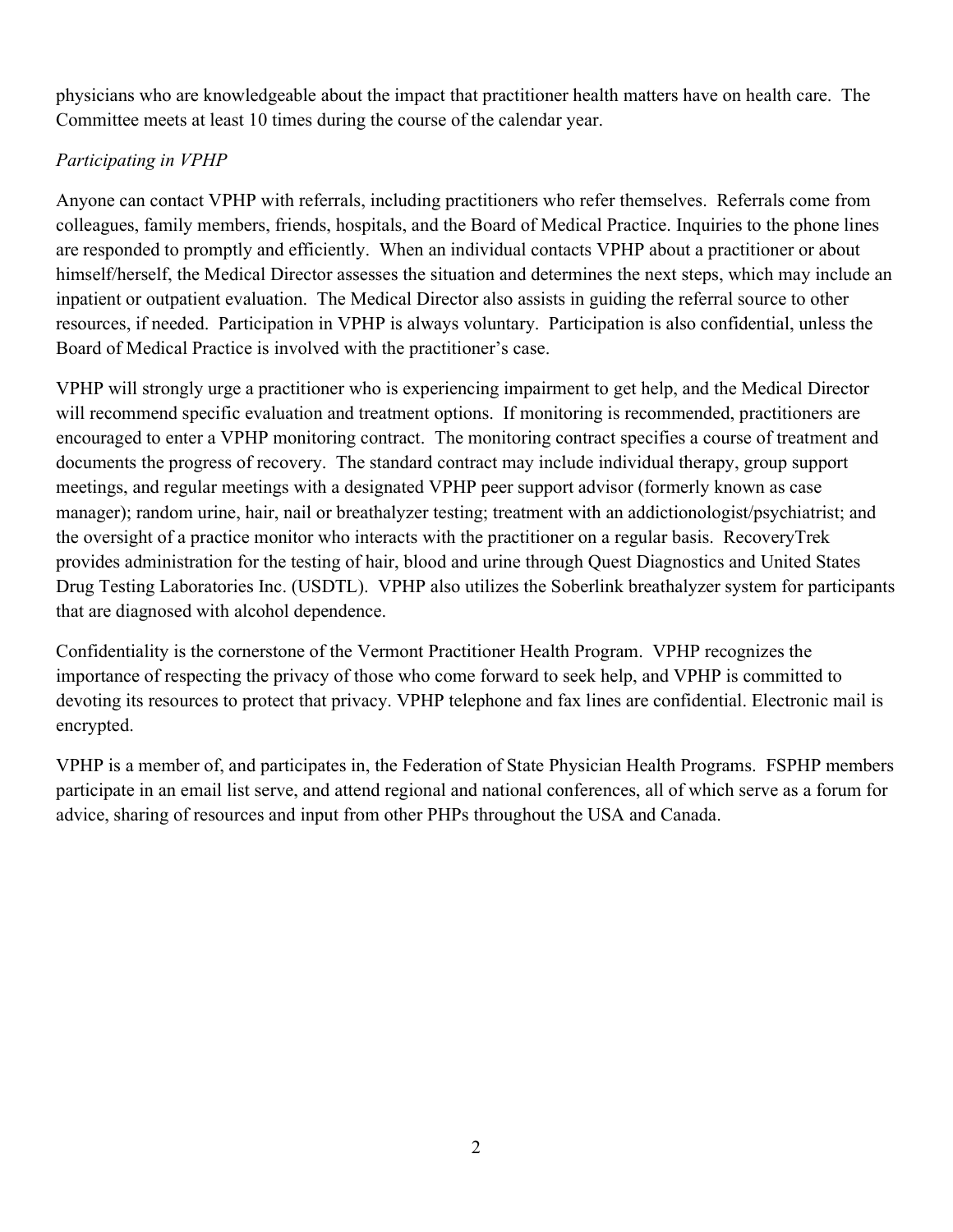## The Year in Review

The Vermont Practitioner Health Program has completed its nineteenth year of operation. The program continues to improve and develop high standards of identifying and supervising practitioners who are at risk of or currently have impairments to practice medicine. Calls to VPHP have increased and we believe that is due to outreach efforts by staff, VPHP Committee members and colleagues to promote awareness of the program and that the scope of the program has recently expanded.

In the fall of 2017, the Vermont Medical Society (VMS) received an amendment to the State of Vermont Department of Health Contract for services for the Vermont Practitioner Health Program. The amendment addressed expanding the program to include other medical conditions that may impair a practitioner's ability to practice medicine. The VMS received another amendment to the VDH contract in 2019 to extend the contract term to June 30, 2020. No other changes to the contract were amended at that time.

### Program Participation January 1, 2019 through December 31, 2019

VPHP recognition continues to grow in the state of Vermont and, with increased recognition, telephone inquiries to the program have grown as well. The confidential phone line is also used for providing information and to answer any questions regarding the program, including the availability of treatment facilities and monitoring options. When VPHP receives calls that relate to issues outside the scope of our program, we make every attempt to refer those professionals to other appropriate resources in the medical or counseling community.

The following provides a breakdown of types of new practitioner contacts handled during 2019:

- # Of intake assessments performed by VPHP: 13
- # Of referrals by the VBMP: 12
- # Of referrals by other means including self and transfers from other PHPs: 6
- # Of assessments/evaluations that resulted in a contract with VPHP: 3
- # Of participants contracted with VPHP in 2019: 19
- $\bullet\quad$  # Of participants that successfully completed monitoring in 2019: 2
- # Of dropouts or program failures: 0
- $\bullet$  # Of professionals determined to be candidates for monitoring but refused: 0
- # Of reportable or non-reportable relapses by contracted professionals: 2
- # Of phone calls related to concerns about impairment in a practitioner: 32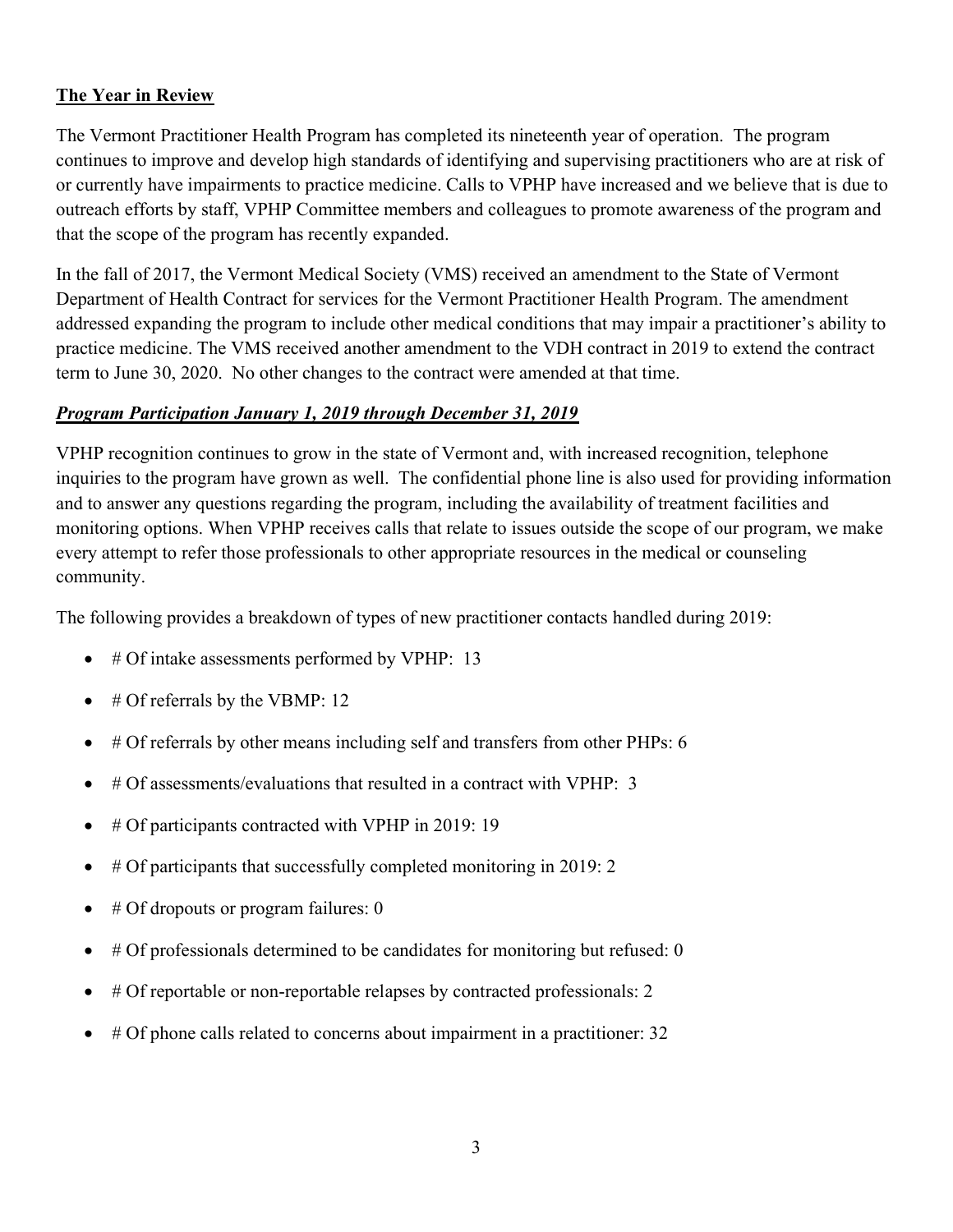## 2019 Outreach

Vermont Practitioner Health Program provided the following education and outreach to the medical community:

VPHP staff provided a lecture titled "Physicians at Risk, Substance Abuse, Depression and Suicide" to the first year students attending the Robert Larner College of Medicine at the University of Vermont, followed by small group meetings with physicians in recovery. Many VPHP Committee members along with past and present VPHP participants participate in small group sessions. This presentation provides students information on early intervention and referral, and the positive outcomes of treatment. The response from the students to these group meetings has been overwhelmingly positive.

Dr. Lambert and Ms. Magne participated in a dinner/lecture for the UVM First Year Residents in anesthesiology focused on substance abuse and the risk in anesthesiology. Dr. Lambert also emphasized VPHP as a resource for intervention, resources and monitoring. VPHP brochures were distributed.

Dr. Lambert, Ms. Barnard and Ms. Magne met with Dr. Krista Zehle, Senior Associate Dean for Medical Education from the Robert Larner College of Medicine to discuss how VPHP and the College can collaborate to offer support to the medical students. Brochures were also provided for distribution to the medical students.

Ms. Barnard incorporates information about VPHP and its expanded scope of services when she presents to any hospital medical staff. In 2019, Ms. Barnard presented to the Vermont Association of Hospitals and Health Systems Chief Medical Officer Group, and the medical staffs at UVMMC, Copley Hospital and Central Vermont Medical Center.

Dr. Lasek, Dr. Valentine, Ms. Barnard and Ms. Magne attended a monthly meeting of the VT Board of Medical Practice to introduce Dr. Lasek to the VBMP Board Members, provide an update on VPHP to the VBMP Board Members and distribute brochures and sample contracts. Dr. Lasek, Dr. Valentine, Ms. Barnard and Ms. Magne also met separately with the VPHP Liaison Committee members to discuss any areas of mutual concern.

Dr. Lasek and Ms. Magne annually give a VPHP update to Vermont Medical Society Council members and are available to provide presentations about the program to any of the state's hospital or outpatient staff meetings.

## 2019 Case Management Committee Members

- Joseph Lasek, MD: VPHP Medical Director /Lisa Lambert, MD: Immediate Past Medical Director
- John Valentine, MD: Internal Medicine and Oncology, Roxbury, VT, Program Chair, Retired
- George Linton, MD: Geriatrics, Montgomery, VT, Retired
- Patrick Mahoney M.D., Orthopedic Surgeon, South Burlington, VT, Retired
- Richard Marasa, M.D., Emergency Medicine, Springfield, VT
- Stephen Payne MD: Surgery, St. Albans, VT
- Jeannie Prunty, MD: Neurology, Morrisville, VT
- Robert Venman, MD: Surgery, GP, MA Substance Abuse (Psych), Middlebury, VT, Retired